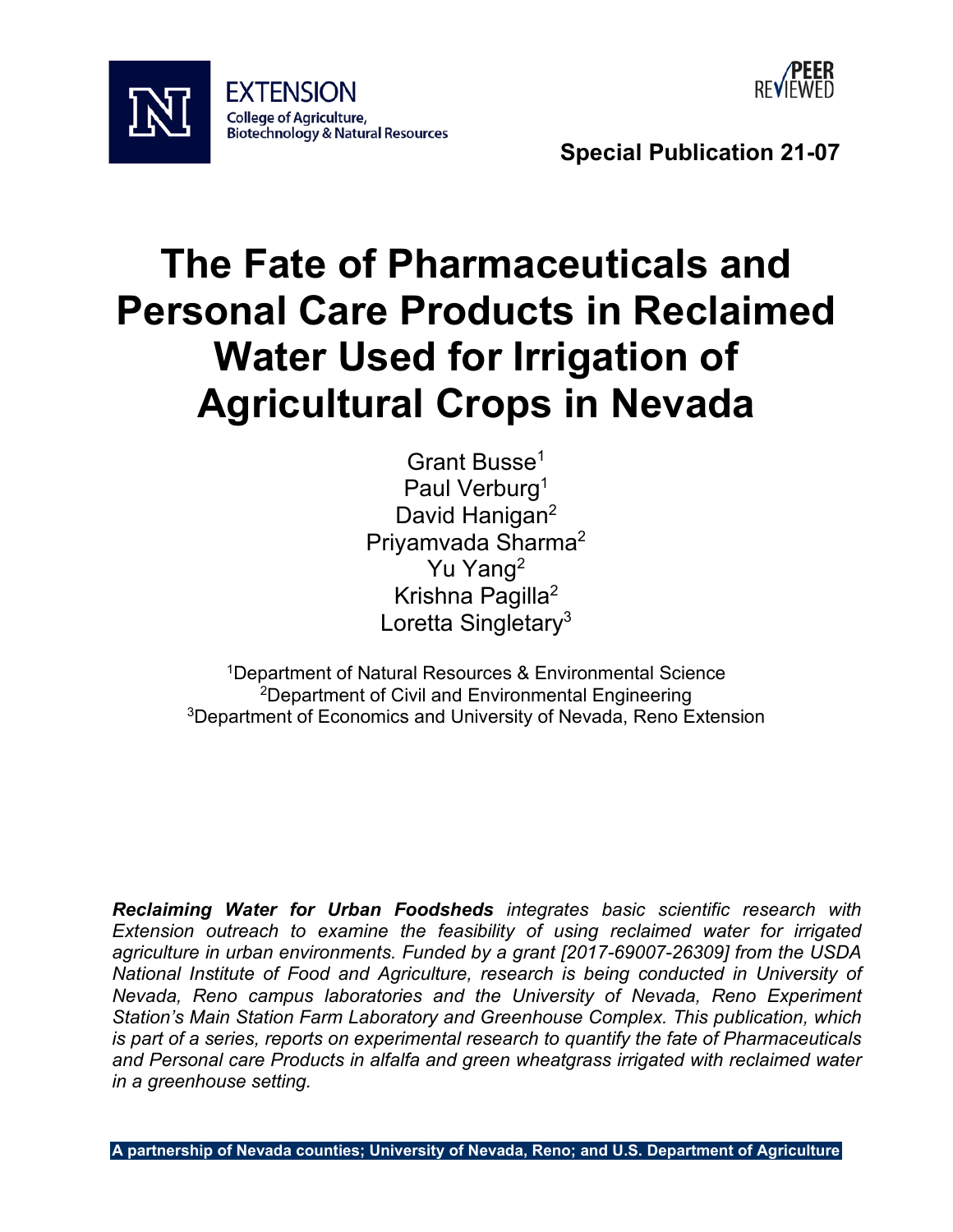#### **Introduction**

 freshwater use, using reclaimed water, or highly treated wastewater, to irrigate demand; c) remove excess nutrients to prevent eutrophication; and d) disinfect the water (Sharma et al., 2020). The United States used approximately 8.5 million m<sup>3</sup>/day of Growing populations and associated higher food demands are rapidly straining freshwater availability throughout the world (Elliot et al., 2014), as the need for irrigation water increases. With irrigated agriculture accounting for roughly 70% of global agricultural lands has the potential to meet the increased demands on freshwater resources (Schlosser et al., 2014). Reclaimed water typically has been treated to: a) remove large objects, and particles; b) remove organic matter to reduce oxygen reclaimed water in 2015 for irrigated agriculture, golf courses and landscapes (Tran et al., 2017). The use of reclaimed water as an alternative irrigation water source has more than doubled since 1995 and has coincided with an overall reduction in the United States' freshwater use per capita (UNESCO, 2017).

 Reclaimed water has been found to contain trace levels of pharmaceuticals, such as including soaps, shampoos, cosmetics and insect repellents. These pharmaceuticals and personal care products (PPCPs) can persist in the treated wastewater effluent and reclaimed waters released into freshwater bodies (i.e., streams, rivers and lakes) in concentrations of up to µg/L (micrograms per liter or, 1 gram per million grams of water) levels (Watkinson et al., 2007; Hirsch et al., 1999; Clara et al., 2005). The PPCPs can have detrimental effects on living organisms, including phytotoxicity and endocrine disruption, and may lead to potential human health risk (Fu et al., 2019; Li et al., 2015; (Poustie et al., 2020). For instance, Wu et al. (2014) showed plant uptake of compounds PPCPs in reclaimed water may affect plants, soils, surface and groundwater, and the overall environment (Chang et al., 2002; Bixio et al., 2005; Faruqui et al., 2004). antibiotics; anticonvulsants; analgesic pain relievers; and personal care products, Poustie et al., 2020). Due to the persistence and potential harmful effects of some of these compounds, concerns exist about the potential for application of reclaimed water for irrigation to introduce contaminants into food crops. Uptake of these compounds by plants could unintentionally transport compounds into human or animal food chains including primidone (anticonvulsant), sulfamethoxazole (antibiotic) and trimethoprim (antibiotic). With the increased constraints on freshwater availability and the increased application of reclaimed waters on agricultural lands, it is important to assess how

 One potential means to reduce exposure of plants to PPCPs is by adding biochar to the biomass, a process of thermally decomposing organic material in the absence of al., 2011). Most biochars have a high surface area and aromatic components (Ahmad et al., 2012) and, as a result, may remove PPCPs from the soil solution by sorbing them onto their surface. For example, Ye et al. (2016) demonstrated that biochar significantly soil. Biochar is a carbonaceous material formed from the combustion/pyrolysis of oxygen. The resulting biochar can potentially remove or sequester antibiotics (Teixidó et reduced the transport of sulfonamide into lettuce, contributing to greater lettuce biomass production in soil amended with biochar. Yanala and Pagilla (2020) showed that biochar can be used to effectively remove PPCPs from reclaimed water. Biochar has the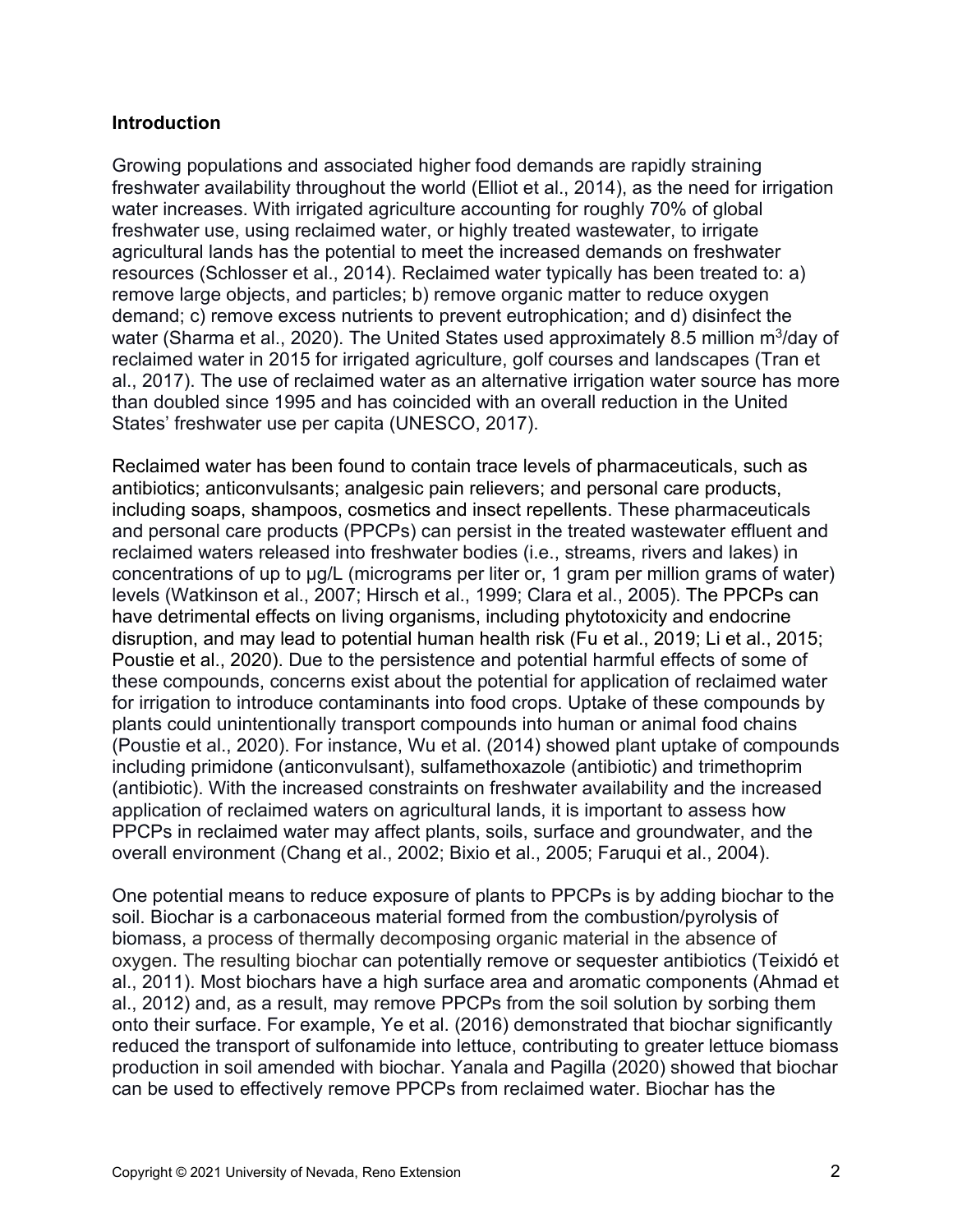potential to improve soil fertility due to its ability to increase enzymatic activity (Awad et al., 2012), cation exchange capacity (Belachew and Abera, 2010), microbial activity (Li et al., 2016), and available water content in soil (Abel et al., 2013).

 To date, few studies have addressed the effects of reclaimed water contaminants on alfalfa (*Medicago sativa*) and green wheatgrass (*Elymus hoffmannii*), despite their importance as forage crops in (semi)arid environments. In 2013, alfalfa was the fourth largest crop in the United States in terms of production value (Wechsler & Milkove, 2017). Green wheatgrass is a commonly used forage crop in (semi)arid regions because it has salt-tolerant properties (Steppuhn & Asay, 2005).

 growth of and uptake of PPCPs by alfalfa and green wheatgrass. In addition, we irrigation the plants received. We varied the quality of reclaimed water used for irrigation The objectives of this study were to evaluate the effects of using reclaimed water on the assessed if biochar, when used as a soil amendment, has the potential to minimize the uptake of contaminants by crops. To address our objectives, we conducted our experiments in a greenhouse to allow us to control the amount and composition of and added biochar to a subset of alfalfa and green wheatgrass plants.

## **Research Methods**

 annually with reclaimed water for at least a decade. The soil had a high organic matter Sixty 7.6 L pots were each filled with 6 kg of soil collected from the University of Nevada, Reno Main Station Farm Laboratory. Soil belonged to the Truckee series (i.e., fineloamy, mixed, super active, mesic Fluvaquentic Haploxerolls) and had been irrigated content (5.2%), a neutral pH (7.4) and low salinity ( $\leq$ 1dS m<sup>-1</sup>). We added biochar (3% by soil volume; equivalent to 4.1 tons/acre) to 30 pots (treatment group) while the remaining 30 pots (control group) did not receive biochar. The biochar used was produced by combustion of pinyon and juniper wood in a kiln, and we sifted the biochar through a 1 cm sieve before adding it to the soil. Within the treatment group of 30 pots, 15 pots were seeded with alfalfa and 15 with green wheatgrass.

 comparison with reclaimed water to study the effects of wastewater compositions); or 3) reclaimed water (treated but not to levels suitable for drinking water). After analyzing an anticonvulsant, while sulfamethoxazole and trimethoprim are antibiotics. Based on the The pots were irrigated with one of three water sources: 1) tap water (used as control); 2) tap water spiked with a high level of several PPCPs (i.e., spiked tap water used for reclaimed water from the Truckee Meadows Water Reclamation Facility, the following three contaminants with the highest measured concentrations were selected for the spiked tap water solution: primidone, sulfamethoxazole and trimethoprim. Primidone is results of prior research identifying the prevalence of these selected compounds in reclaimed water, we spiked the tap water with 10 times the average concentrations observed in treated water from a variety of studies (Table 1). The 10 times higher concentrations ensured that we had a very strong signal while ensuring that PPCPs remained dissolved.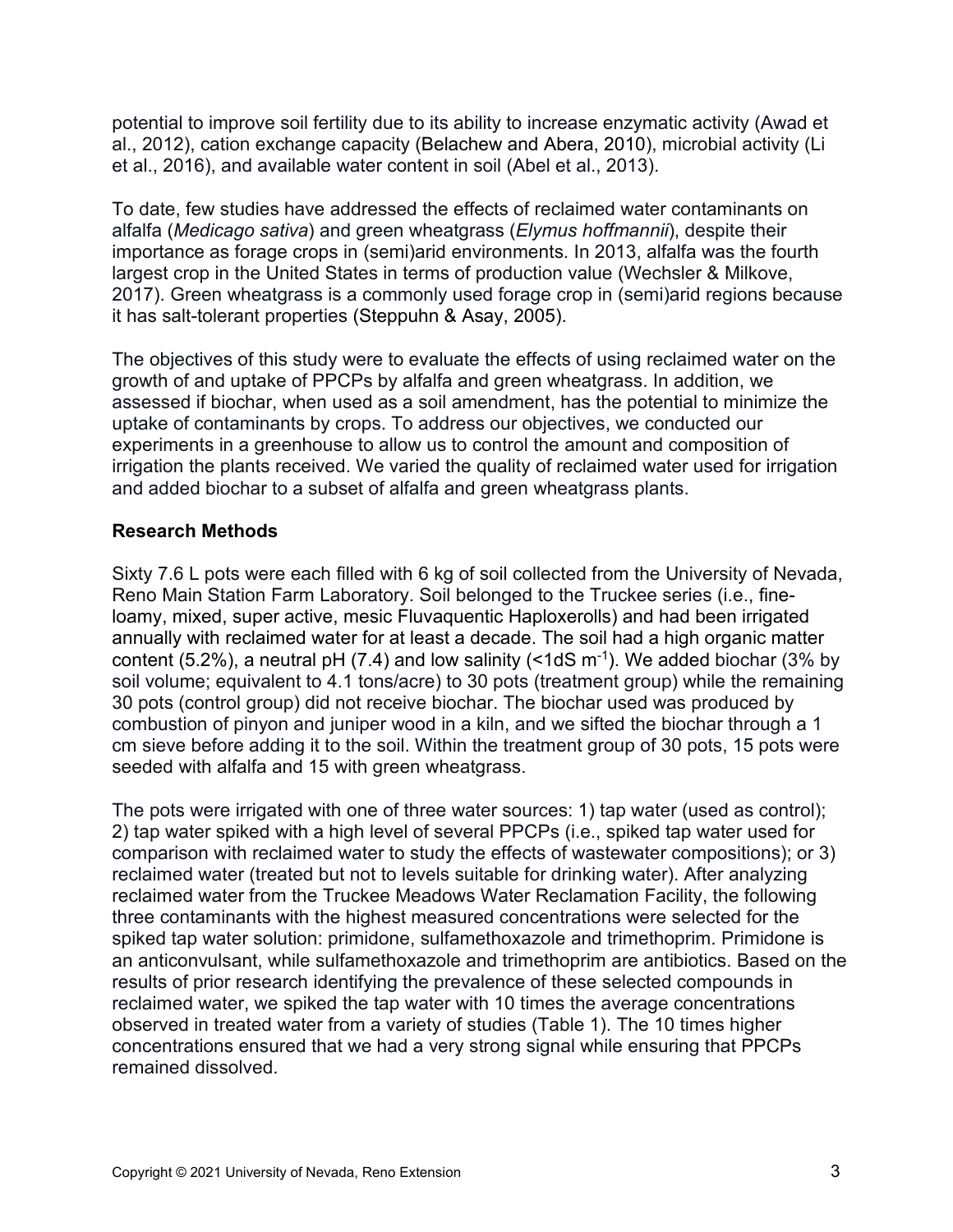**Table 1.** Compound concentrations (ng/L<sup>1</sup>) in the three water sources used for the greenhouse irrigation treatments. Contaminant concentrations in spiked tap water were not measured directly but calculated (in bold). Standard deviations of reclaimed water concentrations are in parentheses.

|                                                                                                                                                                                                                                                                                                                                                                                                      | <b>Tap Water</b> | <b>Spiked Tap Water</b> | <b>Reclaimed Water</b> |
|------------------------------------------------------------------------------------------------------------------------------------------------------------------------------------------------------------------------------------------------------------------------------------------------------------------------------------------------------------------------------------------------------|------------------|-------------------------|------------------------|
|                                                                                                                                                                                                                                                                                                                                                                                                      | (n=1)            | (n=1)                   | (n=4)                  |
| Atrazine                                                                                                                                                                                                                                                                                                                                                                                             | 0.006            | 0.006                   | Not analyzed           |
| Caffeine                                                                                                                                                                                                                                                                                                                                                                                             | BDL <sup>1</sup> | <b>BDL</b>              | 306 (148)              |
| Carbamazepine                                                                                                                                                                                                                                                                                                                                                                                        | <b>BDL</b>       | <b>BDL</b>              | 270 (175)              |
| Diethyltoluamide (DEET)                                                                                                                                                                                                                                                                                                                                                                              | 0.573            | 0.573                   | 26 (19)                |
| Diphenhydramine                                                                                                                                                                                                                                                                                                                                                                                      | <b>BDL</b>       | <b>BDL</b>              | 219 (128)              |
| Fluoxetine                                                                                                                                                                                                                                                                                                                                                                                           | <b>BDL</b>       | <b>BDL</b>              | 49 (7)                 |
| Meprobamate                                                                                                                                                                                                                                                                                                                                                                                          | <b>BDL</b>       | <b>BDL</b>              | 125(77)                |
| Primidone                                                                                                                                                                                                                                                                                                                                                                                            | <b>BDL</b>       | 5,000                   | 469 (215)              |
| Sulfamethoxazole                                                                                                                                                                                                                                                                                                                                                                                     | <b>BDL</b>       | 200,000                 | 717 (204)              |
| Trimethoprim<br>$\overline{1}$ $\overline{1}$ $\overline{1}$ $\overline{1}$ $\overline{1}$ $\overline{1}$ $\overline{1}$ $\overline{1}$ $\overline{1}$ $\overline{1}$ $\overline{1}$ $\overline{1}$ $\overline{1}$ $\overline{1}$ $\overline{1}$ $\overline{1}$ $\overline{1}$ $\overline{1}$ $\overline{1}$ $\overline{1}$ $\overline{1}$ $\overline{1}$ $\overline{1}$ $\overline{1}$ $\overline{$ | <b>BDL</b>       | 50,000                  | 2898 (1613)            |

1 BDL = Below Detection Limit.

 Within each crop and biochar treatment, five pots were irrigated with tap water, five pots or three times a week and received a total of 18 liters of water over the course of the with spiked tap water, and five pots with reclaimed water collected from the lab. Pots were moved around the greenhouse every two weeks to account for possible variability in light levels inside the greenhouse. Each pot was given the same amount of water two study. Pots were allowed to drain, but no drainage was produced during the study. After approximately seven months, crops were harvested. Crops were removed from their pots, and roots and shoots were separated. Alfalfa shoots were separated into leaves and stems. We also collected soil samples from each pot. All soils, roots, shoots and leaves were oven-dried for two days at 60 C and measured for dry weight. Biochar was included in soil analysis because it was not possible to remove it from the soil.

 The plant and soil materials were extracted using various solvents and an accelerated solvent extraction system (soil), centrifugation, sonication and decanting (vegetation), minus 20 C until analyzed. All samples were analyzed with liquid chromatography tandem mass spectrometry in positive electrospray ionization mode. and solid phase extraction (soil and vegetation). Extracted samples were stored at

## **Results**

PPCPs measured in this study were atrazine (herbicide), caffeine (stimulant), carbamazepine and primidone (anticonvulsants), DEET (insect repellent), diphenhydramine (antihistamine), fluoxetine (antidepressant), meprobamate (antianxiety) and sulfamethoxazole and trimethoprim (antibiotics). For this publication, we primarily focused on aboveground biomass plant responses as well as their accumulation of PPCPs, since these reflect the plant parts that are used for (animal) consumption.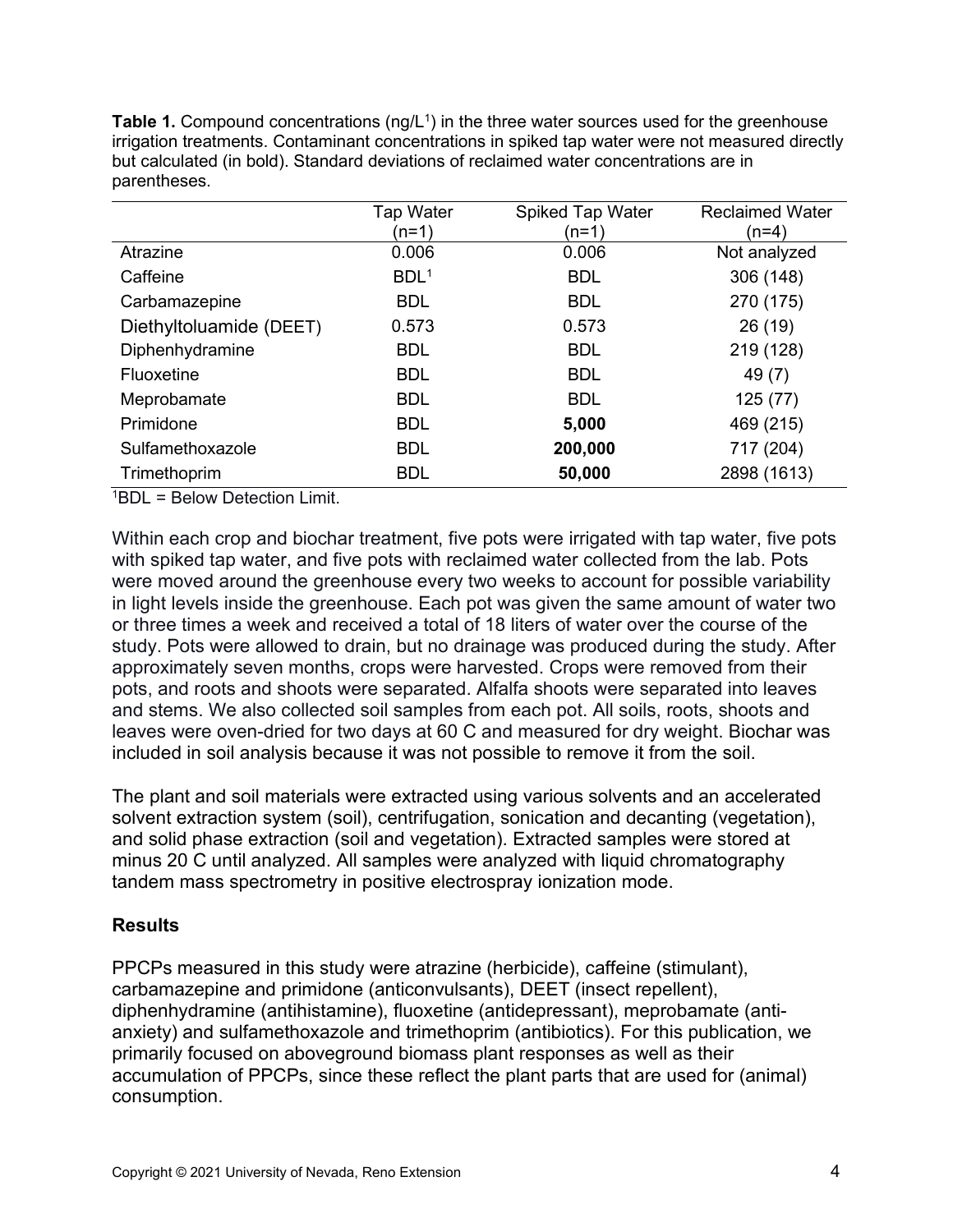Water quality did not affect alfalfa or green wheatgrass biomass weight. The presence of biochar in the soil tended to increase the alfalfa shoot weight and significantly increased green wheatgrass by 18%. The presence of biochar, however, did not affect root weight.

 aboveground biomass. While overall, plant PPCP concentrations were very low, water even though concentrations of these compounds were lowest in the tap water For most compounds, water quality did not affect compound concentration in surprisingly sulfamethoxazole concentrations were highest in alfalfa leaves and stems, and primidone concentrations were highest in wheatgrass shoots irrigated with tap (Figure 1 and 2; Table 1).

 It is unclear why plant uptake of sulfamethoxazole and primidone was higher when PPCP concentrations possibly because of the low, albeit realistic, amounts of biochar irrigated with tap water. Further studies are needed to determine what soil and/or plant processes could explain this response. We did not find any effects of biochar on plant used and weak sorption of the ionic compounds (Figure 2).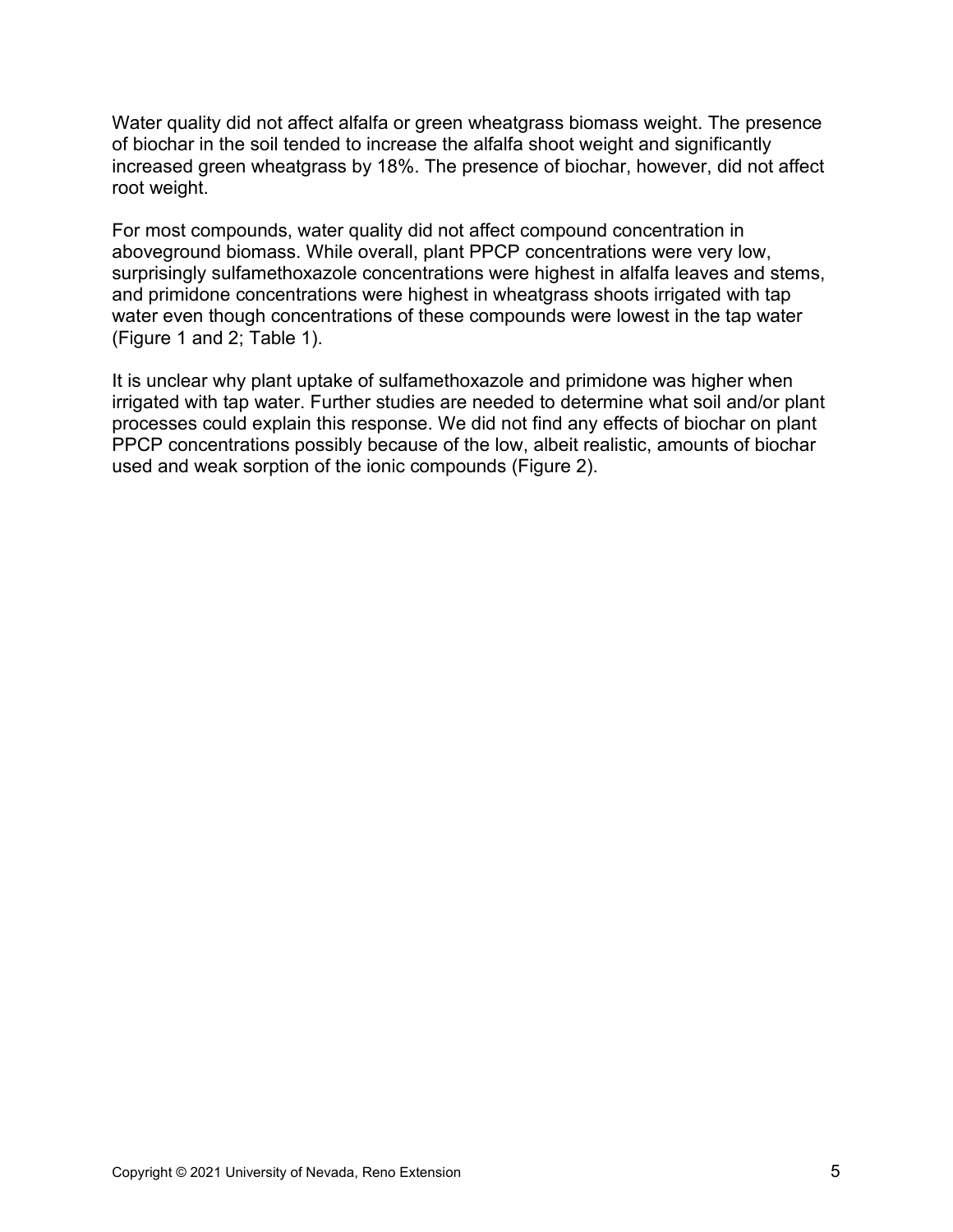

 on sulfamethoxazole leaf and stem concentrations. PPCPs indicated with an asterisk were **Figure 1.** Contaminant concentration in alfalfa leaves (upper panel) and stems (lower panel) using three irrigation and two biochar treatments. Missing bars indicate that PPCP concentrations were below the detection limit. Water quality only had a significant overall effect added to the spiked tap water.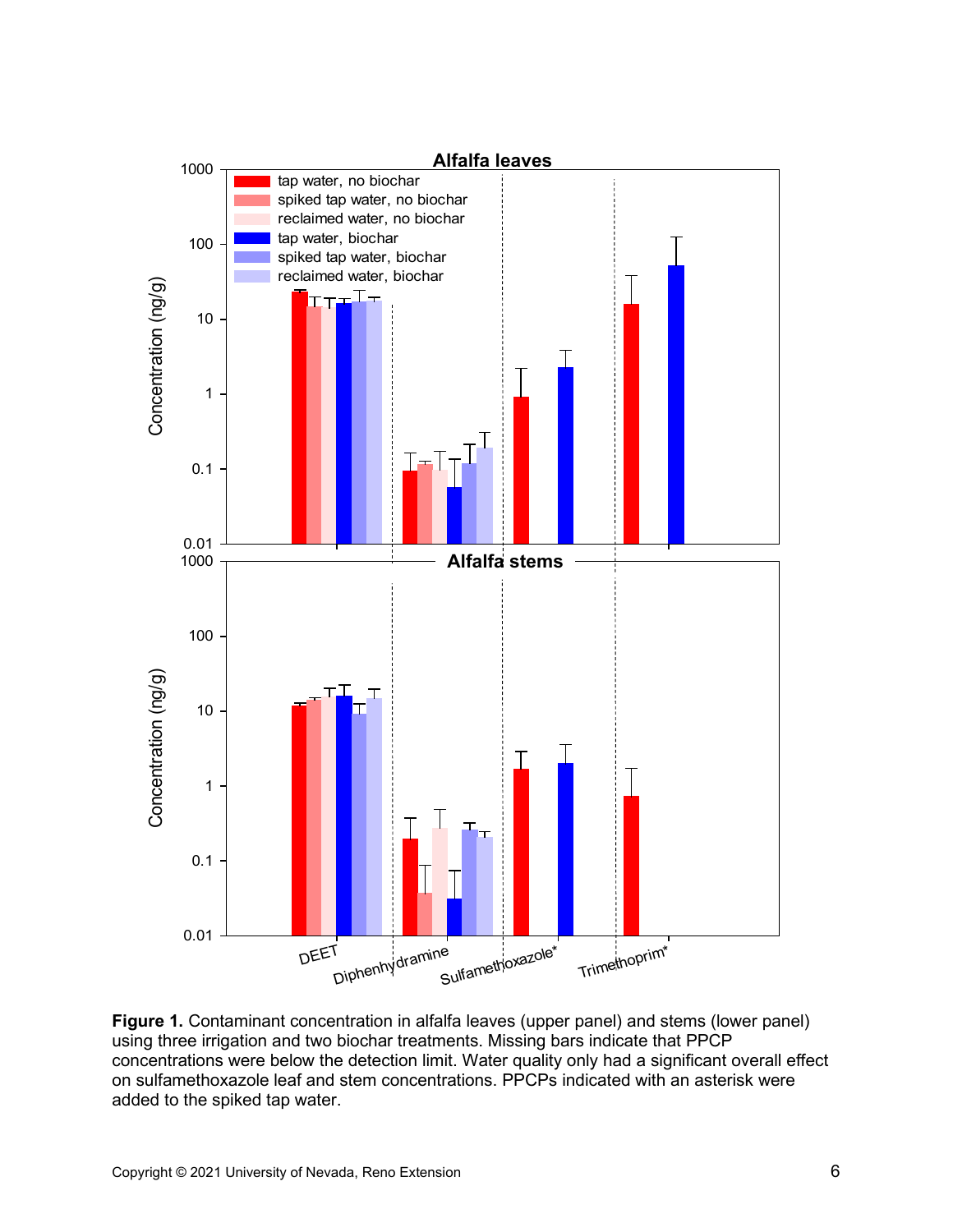

**Figure 2.** Contaminant concentration of green wheatgrass shoots using three irrigation and two biochar treatments. Missing bars indicate that PPCP concentrations were below the detection limit. Water quality only had a significant overall effect on primidone shoot concentrations. PPCPs indicated with an asterisk were added to the spiked tap water.

 water (Figure 3) despite these soils having been irrigated with reclaimed water for decades, but these higher soil concentrations did not result in increased plant uptake of The concentrations of PPCPs in alfalfa and green wheatgrass soils were much higher for the spiked compounds (primidone and trimethoprim) when irrigated with the spiked these compounds (Figure 1 and 2). Presence of biochar caused a higher retention of caffeine in alfalfa and green wheatgrass soils, but we did not find any effect of biochar on concentrations of the remaining PPCPs.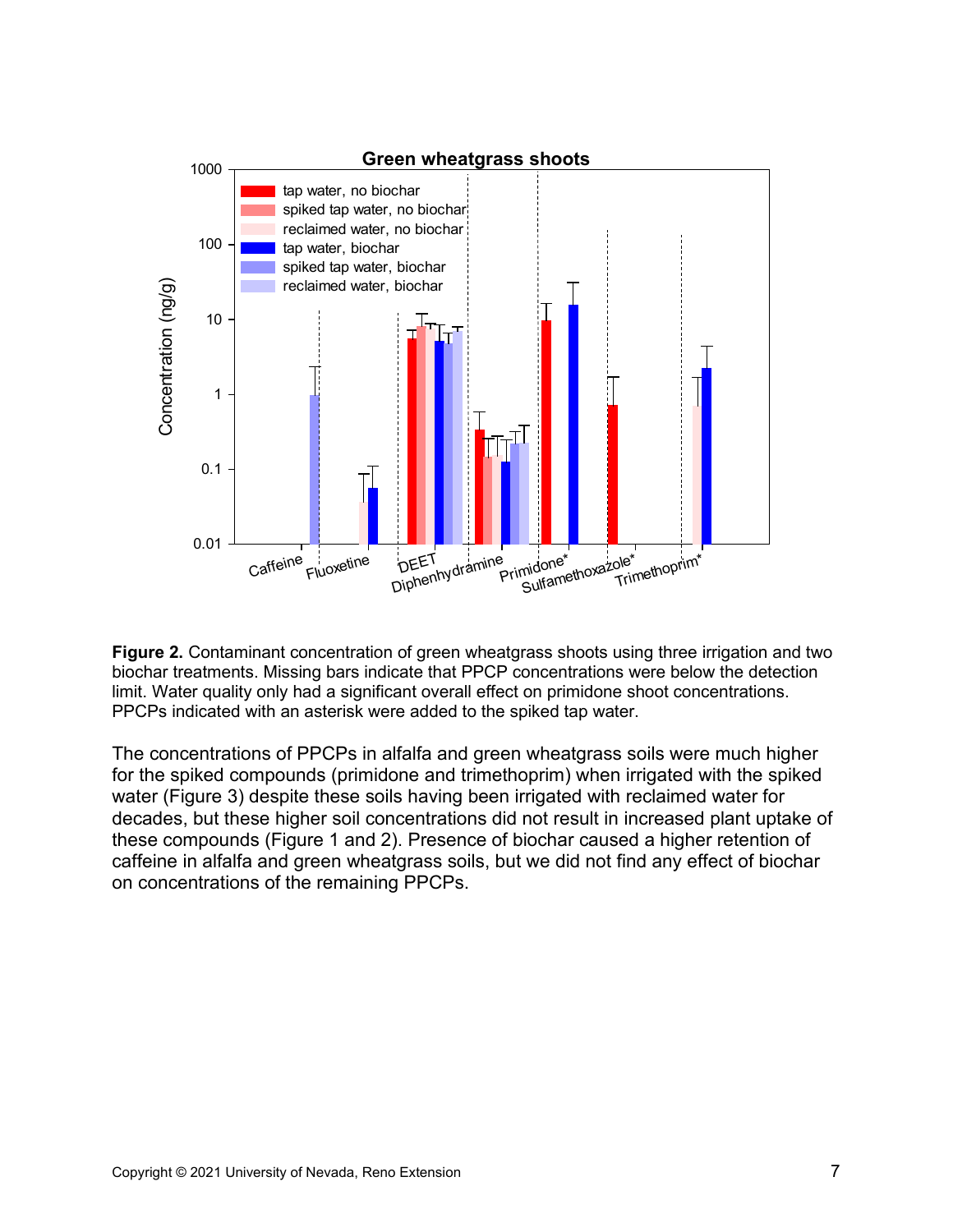

**Figure 3.** Contaminant concentration of soils planted with alfalfa (upper panel) or wheatgrass (lower panel) using three irrigation sources treatments. Missing bars indicate that PPCP concentrations were below the detection limit. Water quality significantly affected caffeine, primidone and trimethoprim concentrations in both alfalfa and wheatgrass soils. PPCPs indicated with an asterisk were added to the spiked tap water.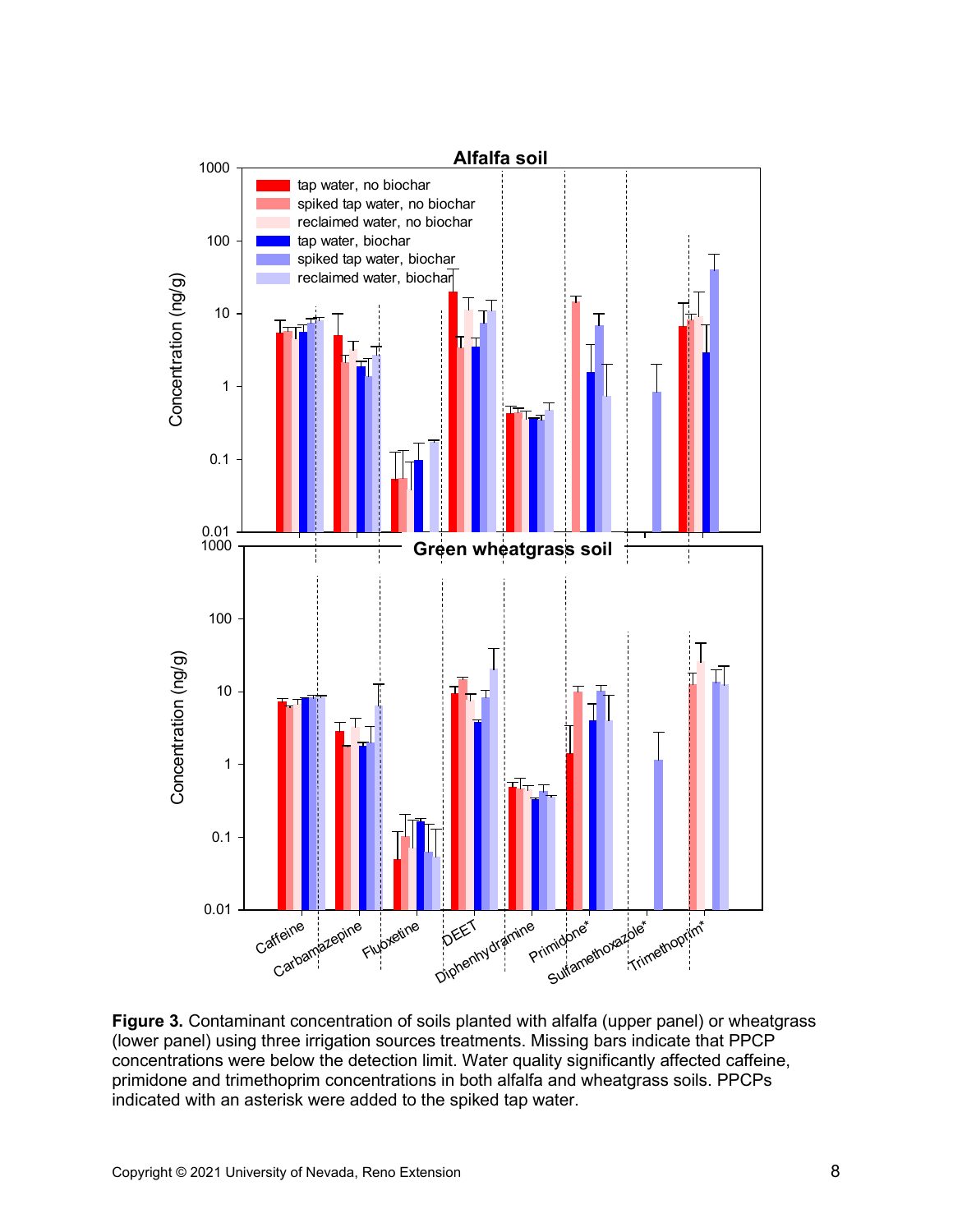#### **Summary and Conclusion**

 that PPCPs present in reclaimed water had any effect on plant production or PPCP concentrations found in alfalfa are unlikely to present a human health hazard (Shahriar as alfalfa. This greenhouse study was conducted to evaluate the impact of reclaimed water quality on plant uptake of PPCPs. We also investigated if amending soils with biochar could potentially reduce exposure of plants to PPCPs. Overall, we found very little evidence uptake by plants. In fact, the only time we observed an effect of water quality was an increased uptake of sulfamethoxazole (in alfalfa) and primidone (in green wheatgrass) when irrigated with tap water, despite compound concentrations being the lowest in the tap water. It is not clear why uptake increased despite lower irrigation water concentrations, and further studies need to be conducted to determine if these results were due to changes in plant or soil behavior. While plants took up PPCPs, their concentrations were very low. Preliminary calculations suggest that the PPCP et al., 2021). However, additional studies are needed to determine the effects of longterm consumption of alfalfa on both animal and subsequent human health, especially as PPCP accumulation may increase over multiple growing cycles in perennial crops such

 plant uptake of PPCPs may continue, as PPCPs that accumulated in the soil as a result of prior irrigation with reclaimed water may continue to be released into the soil solution. Prior to the start of our greenhouse study, PPCPs were already present in the soil, as the area from which the soils were collected had been irrigated with reclaimed wastewater. Still, irrigation with spiked tapwater caused a significant increase in soil PPCP concentrations, indicating that soil PPCP concentrations are sensitive to changes in PPCP loading over time. If PPCP additions in irrigation water increase, accumulation of PPCPs is likely to increase as well. However, if PPCP loading were to decrease,

Our results point to the complexities involved in predicting the behavior and fate of chemical compounds in the environment. Despite these uncertainties, irrigating with reclaimed water did not result in increased plant uptake of PPCPs, even in cases where we spiked certain compounds at concentrations that are unlikely to occur in real-world situations.

We also did not find clear evidence that adding biochar to soils would alter plant uptake of PPCPs. While biochar may have benefits to soil fertility, it does not appear to have a major impact on the behavior of PPCPs in the soil or plant uptake from the soils when used in quantities that are commonly used for soil amendments.

## **References**

 Abel, S., Peters, A., Trinks, S., Schonsky, H., Facklam, M., & Wessolek, G. (2013). Impact of biochar and hydrochar addition on water retention and water repellency of sandy soil. *Geoderma. 202-203*, 183-191. [https://www.sciencedirect.com/science/article/pii/S0016706113000803?via%3Dihub](https://doi.org/10.1016/j.geoderma.2013.03.003)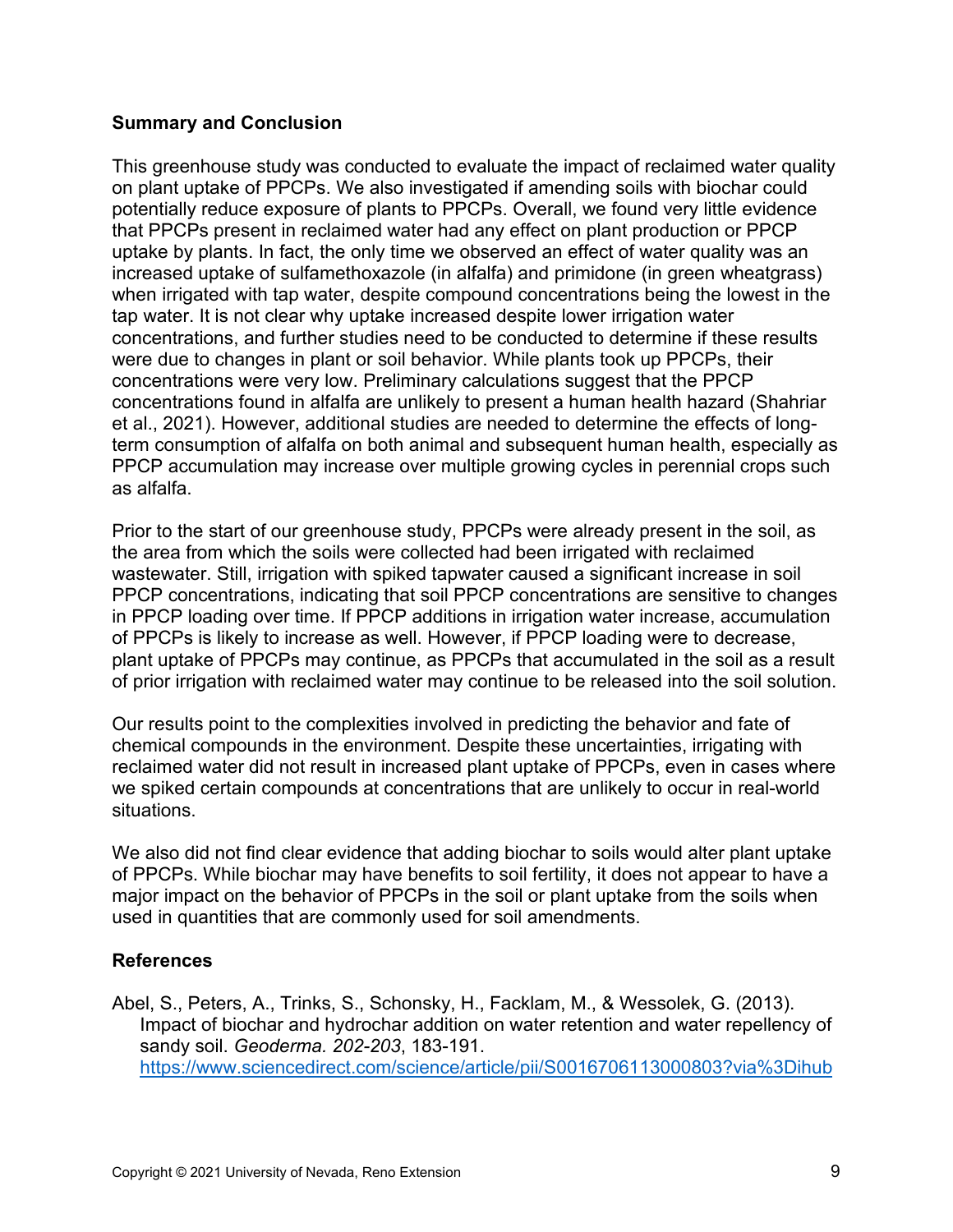biochar properties and TCE adsorption in water. *Bioresource Technology. 118*, 536- Ahmad, M., Lee, S.S., Dou, X., Mohan, D., Sung, J., Yang, J.E., & Ok, Y.S. (2012). Effects of pyrolysis temperature on soybean stover- and peanut shell-derived 544.

[https://www.sciencedirect.com/science/article/pii/S0960852412007869?via%3Dihub](https://doi.org/10.1016/j.biortech.2012.05.042) 

 polyacrylamide, biopolymer, and biochar on decomposition of soil organic matter *of Soil Biology. 48*, 1-10. Awad, Y.M., Blagodatskaya, E., Ok, Y.S., & Kuzyakov, Y. (2013). Effects of and plant residues as determined by 14 C and enzyme activities. *European Journal* 

https://www.sciencedirect.com/science/article/pii/S116455631100094X?via%3Dihub

- *Science. 6,* 525–531. Belachew, T.T., & Abera, Y. (2010). Assessment of Soil Fertility Status with Depth in Wheat Growing Highlands of Southeast Ethiopia. *World Journal of Agricultural*
- and management practice. *Water Supply. 5*, 77–85. https://www.sciencedirect.com/science/article/pii/S0011916407005073?via%3Dihub Bixio, D., De Heyder, B., Cikurel, H., Muston, M., Miska, V., Joksimovic, D., Schäfer, A.I., Ravazzini, A., Aharoni, A., Savic, D., & Thoeye, C. (2005). Municipal wastewater reclamation: Where do we stand? An overview of treatment technology
- agriculture. *World Health Organization.* 105 pp. Chang, A.C., Pan, G., Page, A.L., & Asano, T. (2002). Developing human health-related chemical guidelines for reclaimed water and sewage sludge applications in https://www.researchgate.net/publication/241433318 Developing Human Healthrelated Chemical Guidelines for Reclaimed Waster and Sewage Sludge Applic ations in Agriculture
- compounds in a membrane bioreactor and conventional wastewater treatment Clara, M., Strenn, B., Gans, O., Martinez, E., Kreuzinger N., & Kroiss, H. (2005). Removal of selected pharmaceuticals, fragrances and endocrine disrupting plants. *Water Resources. 39,* 4797-4807.

[https://www.sciencedirect.com/science/article/pii/S0043135405005178?via%3Dihub](https://doi.org/10.1016/j.watres.2005.09.015) 

- Rosenzweig, A., Ruane, A., Satoh, Y., Schmid, E., Stacke, T., Tang, Q., & Wisser, Elliott, J., Deryng, D., Müller, C., Frieler, K., Konzmann, M., Gerten, D., Glotter, G., Flörke, M., Wada, Y., Best, N., Eisner, S., Fekete, B., Folberth, C., Foster, I., Gosling, S., Haddeland, I., Khabarov, N., Ludwig, F., Masaki, Y., Olin, S., D. (2014). Constraints and potentials of future irrigation water availability on agricultural production under climate change. *Proceedings of the National Academy of Science. 111,* 3239-3244. [https://www.pnas.org/content/111/9/3239](https://doi.org/10.1073/pnas.1222474110)
- Faruqui, N.I., Scott, C.A., & Raschid-Sally, L. (2004). Confronting the realities of Wastewater use in irrigated agriculture: confronting the livelihood and environmental 4. pp.173-186. https://www.pnas.org/content/111/9/3239 wastewater use in irrigated agriculture: lessons learned and recommendations. In: *realities*, C.A. Scott, N.I. Faruqui, L. Raschid-Sally (eds.) CAB International. Chapter
- 4, pp.173-186. <u>https://www.pnas.org/content/111/9/3239</u><br>Fu, Q., Malchi, T., Carter, L.J., Li, H., Gan, J., Chefetz, B. (2019) Pharmaceutical and *Environmental Science and Technology.* <https://doi.org/10.1021/acs.est.9b06206> Personal Care Products: From Wastewater Treatment into Agro-Food Systems.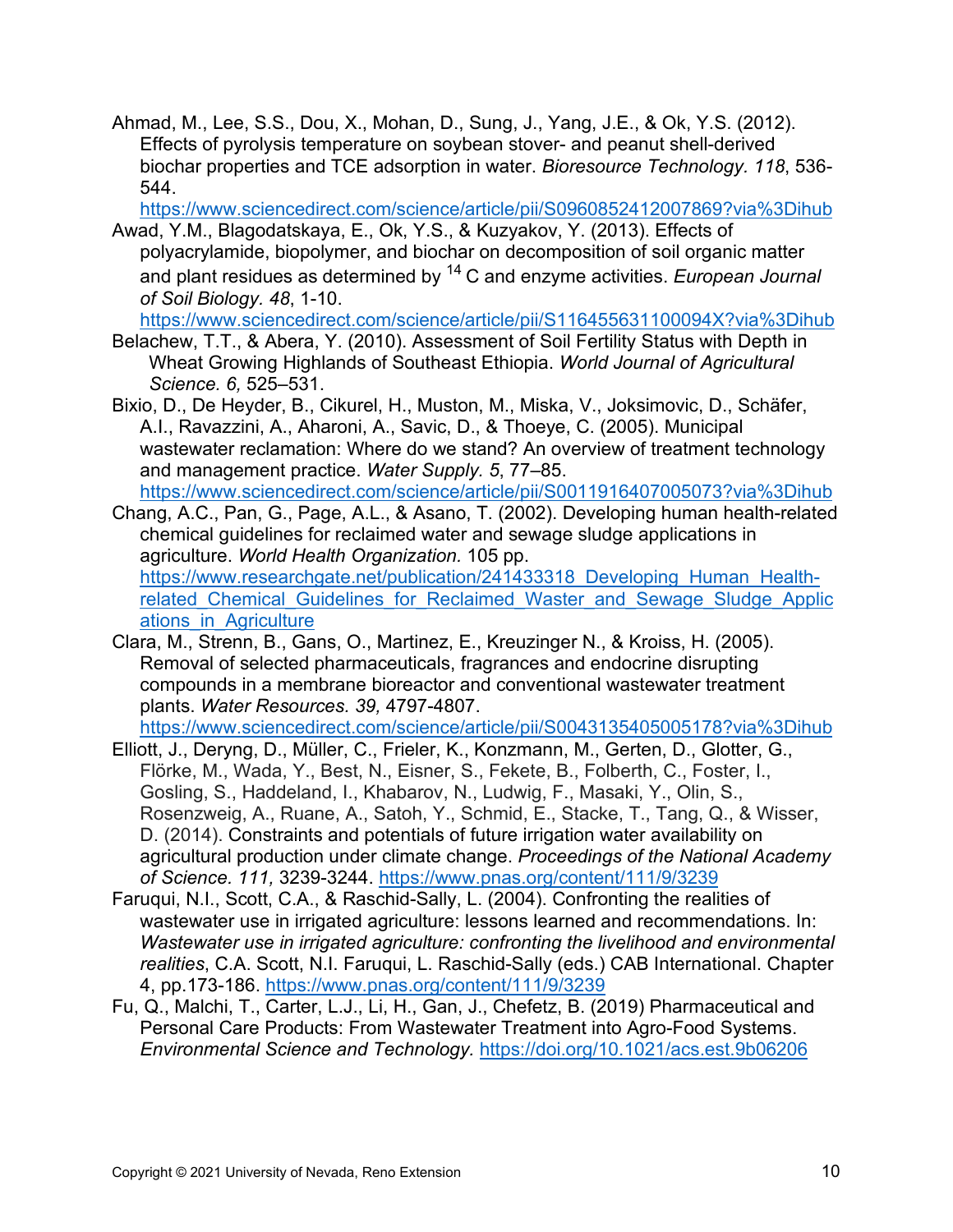- aquatic environment. *Science of the Total Environment. 225,* 109-118. https://www.sciencedirect.com/science/article/pii/S0048969798003374?via%3Dihub Hirsch, R., Ternes, T., Haberer, K., & Kratz, K. (1999). Occurrence of antibiotics in the
- <https://www.sciencedirect.com/science/article/pii/S0048969798003374?via%3Dihub>Li, Z., Xiang, X., Li, M., Ma, Y., Wang, J., & Liu, X. (2015) Occurrence and Risk https://doi.org/10.1016/j.ecoenv.2015.04.031 Assessment of Pharmaceuticals and Personal Care Products and Endocrine Disrupting Chemicals in Reclaimed Water and Receiving Groundwater in China. *Ecotoxicological and Environmental Safety. 19*, 74–80.
- https://doi.org/10.1016/S2095-3119(15)61136-4 Li, M., Liu, M., Li, Z., Jiang, C., & Wu, M. (2016). Soil N transformation and microbial community structure as affected by adding biochar to a paddy soil of subtropical China. *Journal of Integrated Agriculture*. *15*, 209–219.
- <https://doi.org/10.1016/j.scitotenv.2020.139756> Poustie, A., Yang, Y., Verburg, P., Pagilla, K., & Hanigan, D. (2020) Reclaimed Wastewater as a Viable Water Source for Agricultural Irrigation: A Review of Food Crop Growth Inhibition and Promotion in the Context of Environmental Change. *Science of the Total Environment* 139756.
- Assessment. *Earth's Future. 2,* 341-361. Schlosser, C.A., Strzepek K.M., Gao, X., Fant, C., Blanc, É., Paltsev, S., Jacoby, H., Reilly, J., & Gueneau, A. (2014). The Future of Global Water Stress: An Integrated [https://agupubs.onlinelibrary.wiley.com/doi/10.1002/2014EF000238](https://doi.org/10.1002/2014EF000238)
- Shahriar, A.,Tan, J., Sharma, P., Hanigan, D., Verburg, P., Pagilla, K., & Yang, Y. (2021) Fate and human health impacts of pharmaceuticals and personal care products in reclaimed wastewater irrigation for agriculture. *Environment Pollution. 276,* 116532.
- Sharma, P., Poustie, A., Verburg, P., Pagilla, K., Yang, Y., & Hanigan, D. (2020). Trace Organic Contaminants in Field-scale Cultivated Alfalfa, Soil, and Pore Water after 10 Years of Irrigation with Reclaimed Wastewater. *Science of the Total Environment*. *744,* 1400698.

<https://www.sciencedirect.com/science/article/pii/S0048969720342200?via%3Dihub>

- Steppuhn, H., & Asay, K. (2005). Emergence, height, and yield of tall, NewHy, and *Plant Sciences. 85,* 863-875.<https://cdnsciencepub.com/doi/pdf/10.4141/P04-014> green wheatgrass forage crops grown in saline root zones. *Canadian Journal of*
- Science Technology, 45, 10020-10027, https://pubs.acs.org/doi/10.1021/es202487h Teixidó, M., Pignatello, J.J., Beltrán, J.L., Granados, M., & Peccia, J. (2011). Speciation of the Ionizable Antibiotic Sulfamethazine on Black Carbon (Biochar). *Environmental*
- *Science Technology. 45*, 10020-10027.<https://pubs.acs.org/doi/10.1021/es202487h>Tran, Q.K., Jassby, D., & Schwabe, K.A. (2017). The implications of drought and water identifying mitigation possibilities. *Water Resources. 124,* 472-481. https://www.sciencedirect.com/science/article/pii/S0043135417306425?via%3Dihub conservation on the reuse of municipal wastewater: Recognizing impacts and

 Wastewater, The Untapped Resource. *UNESCO,* 180 p. sciences/environment/water/wwap/wwdr/2017-wastewater-the-untapped-resource/ UNESCO (2017). The United Nations world water development report, 2017: [http://www.unesco.org/new/en/natural-](http://www.unesco.org/new/en/natural-sciences/environment/water/wwap/wwdr/2017-wastewater-the-untapped-resource/)

 [sciences/environment/water/wwap/wwdr/2017-wastewater-the-untapped-resource/](http://www.unesco.org/new/en/natural-sciences/environment/water/wwap/wwdr/2017-wastewater-the-untapped-resource/) Watkinson, A., Murby, E., & Costanzo, S. (2007). Removal of antibiotics in conventional and advanced wastewater treatment: Implications for environmental discharge and